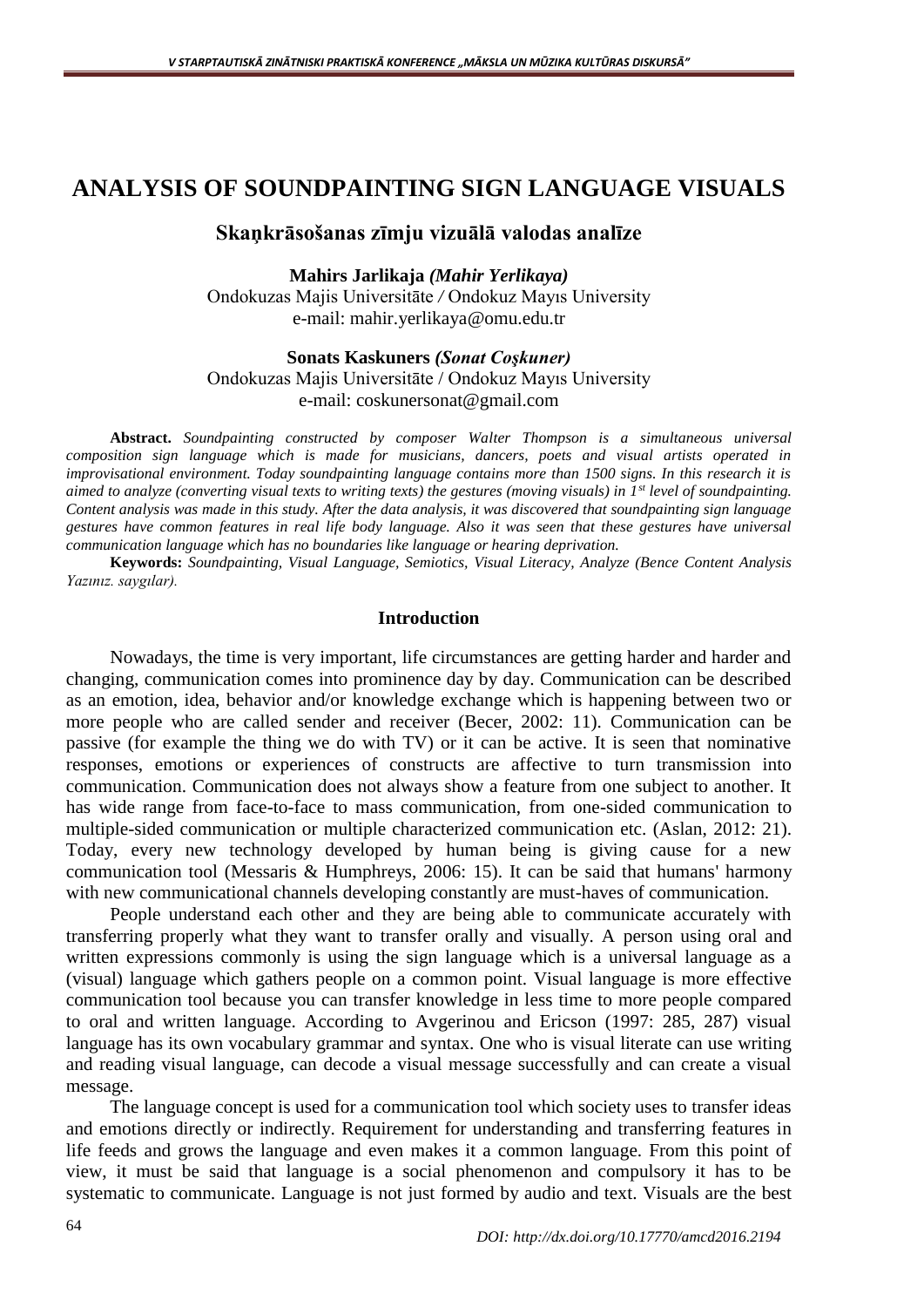example to give for that. We know that visual constructions have their own language. One of the newest creation of them is Soundpainting sign language. Soundpainting sign language is made for musicians, dancers, poets and visual artists operated in improvisational environment. Soundpainting sign language is a universal language that everybody can do and understand. The people who wants to do Soundpainting creates a group and opposite side of this group "Soundpainter" comes which is the composer/conductor and Soundpainter performs with this group. Communication in language of Soundpainting is possible for the people who want to talk this language by knowing the meaning of the syntaxes and gestures that are formed this language. Gestures in this language that was created by Walter Thompson (American composer) are moving visuals, which were designed for every performer to read and write exactly the same language.

#### **Soundpainting**

Soundpainting is the multidisciplinary live composing sign language for musicians, dancers, actors and visual artists created by Walter Thompson in Woodstock, New York 1974. Presently (2015) the language comprises more than 1500 gestures that are signed by the soundpainter to indicate the type of material desired of the performers. The creation of the composition is realized through the parameters of each set of signed gestures (Thompson, 2006: 2).

Soundpainting syntax is divided into 6 categories; these are identifiers, content, modifiers, go gestures, modes and palettes. These are the movements showing who will do what and when. Besides these, there are certain movements and previously prepared palettes (Thompson, 2006: 2).

Generally, soundpainter (composer) who is standing in front of the group, points out the random or/and specific materials which is going to performed by the group by using his/her hand and body movements. Soundpainter develops performer's responses, shapes according to the composition after that defines another series of sign and phrase and continues the process to compose. According to Coşkuner, soundpainting is one of the rare training and study area which performers can be free and they can do improvisation. No matter which level is performers are, they do improvisation up to their knowledge and skills and thanks to this language they have an opportunity to develop improvisation skills. Soundpainting language is a creation area not only for performers but also important for composer. When the soundpainter stands across the group, occurring both voices and visual materials by his movements that s/he pointed out are her/his own composed creation. Composition of soundpainting is formed and developed in parallel soundpainters' knowledge and creativity (Coşkuner, 2016: 16).

#### **Communication in Soundpainting Language**

Basic concept for soundpainting language is communication. The need for effective communication is basic skills to express, explain and understand herself/himself, avoid or lead the conflicts and solve the problems that occurred but shortly it is the basic skills to reach an agreement with herself/himself or the society for Lahninger (1999) (derived from Uzuntaş, 2013: 12).

Soundpainting is a sign language. You give sign to the community and they respond in sound. You determine the next instruction based on the response. This is a dialogue between you and the community (Thompson, 2006: 1). Thompson was expressed the communication in soundpainting language. More than 1500 gestures based in soundpainting meanings varies according to different disciplines. For example, soundpainter points to the group "Long Tone", music performer makes a single sound continues at length. If it is pointed to a dance performer same gesture, s/he makes to continue a movement in same tempo and volume with her/his body.

In order to establish good communication in soundpainting performance, performers in the group have to know the gestures of soundpainting. Thus performers understand what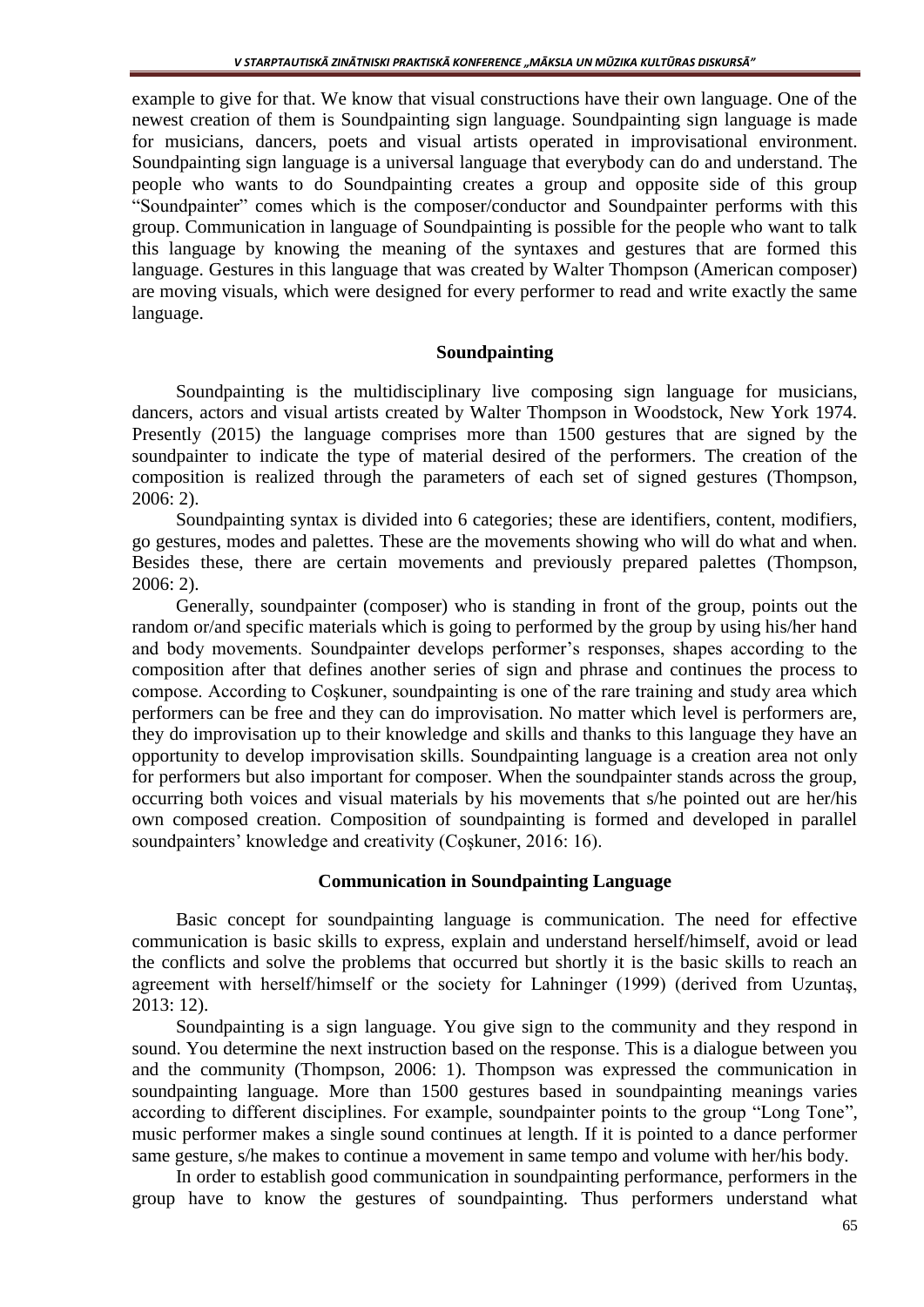soundpainter want to do and they can response. One of the important points of good communication is soundpainters understandable and accurate manner to the group. About this idea Coşkuner (2013: 573) points out that "During the practice of soundpainting, good communication with the group is important. By this communication the movements that wanted, must be understandable and applicable by everyone. For this comes true that conductor has to be extremely clear and determine which group and what phrase to show."

#### **Visual Language**

The language, which is a tool for transferring emotions and ideas from soundpainter/ conductor to the group/community standing across her/him in direct or indirect way, is specific language for soundpainting. Requirement of express and transfer the features of a language is nourished, developed and brought to phenomenon of common language. From this point of view it must be said that language is a social phenomenon and compulsory it has to be systematic to communicate. So, we shouldn't ignore that visuals could have their own language. In this context for visual language Horn said that according to Rust (1999: 225) firstly, we tend to see things in an "either/or" context. It's either art or language. Secondly, visual language is a pidgin language; it is developing on the fringe of current languages. Thirdly, schools treat language and art as very separate disciplines. Finally, the visual aspect sometimes overwhelms the communication aspect." This language has a feature to transfer in short time to more person with its' universal characteristic than oral and written language.

Avgerinou's (2011) view of visual language is like in basic levels the meaning of visual language is evident but we have to know that it has complex codes that must be learned to understand it. Truly, Avgerinou who is points out that we have to read the visuals, draws attention the connection between the perception of context/content and the previous experiences. According to Avgerinou the power of visual is that happening three times faster than reading and recognition happens in two or three seconds. From this point, an individual has to improve these skills for understand deeply so many visual language areas as moving/still routers, perceptual aesthetic areas, speechless communication skills, representation-symbol areas, body language.

#### **Semiotic**

There is a way to transfer open or hidden knowledge in sign language of soundpainting to written texts with a scientific methodology. This way passes through semiotic. Semiotic, which is the main purpose is to examine signs; is coming from Greek language: "*semiotic* word comes from *semeiotike* and *semiology* word comes from *semeion* (sign) and *logia/logos* (theory) (Rifat, 1992: 17). According to Barthes (2005: 29) semiotic has this classification: "language and talk, signifier and signified, denotation and connotation, syntax and system" which topics are both binary oppositions. The interpretation using these classifications called "Semiotic Interpretation" (Yerlikaya, 2015).

Sense of integrity can be between signifier and signified. Signifier can have different meanings or receiver give some other meanings to the sign. Sense of integrity can be between signifier and signified. Signifier can have different meanings or receiver give some other meanings to the sign. Bruton (1995: 40) said that "*signifier* to sign, *signified* to every single meaning potential and *signification* to the meaning given the indicator from receiver". And the other term we must deal with is "Semantics". To sense the meanings, hold inside the visual (it could be direct or indirect) by the receiver and transform signs to written texts can be called as *semantics* by using one or two classifications of the signs as language and say, signifier and signified, series and string, denotation and connotation.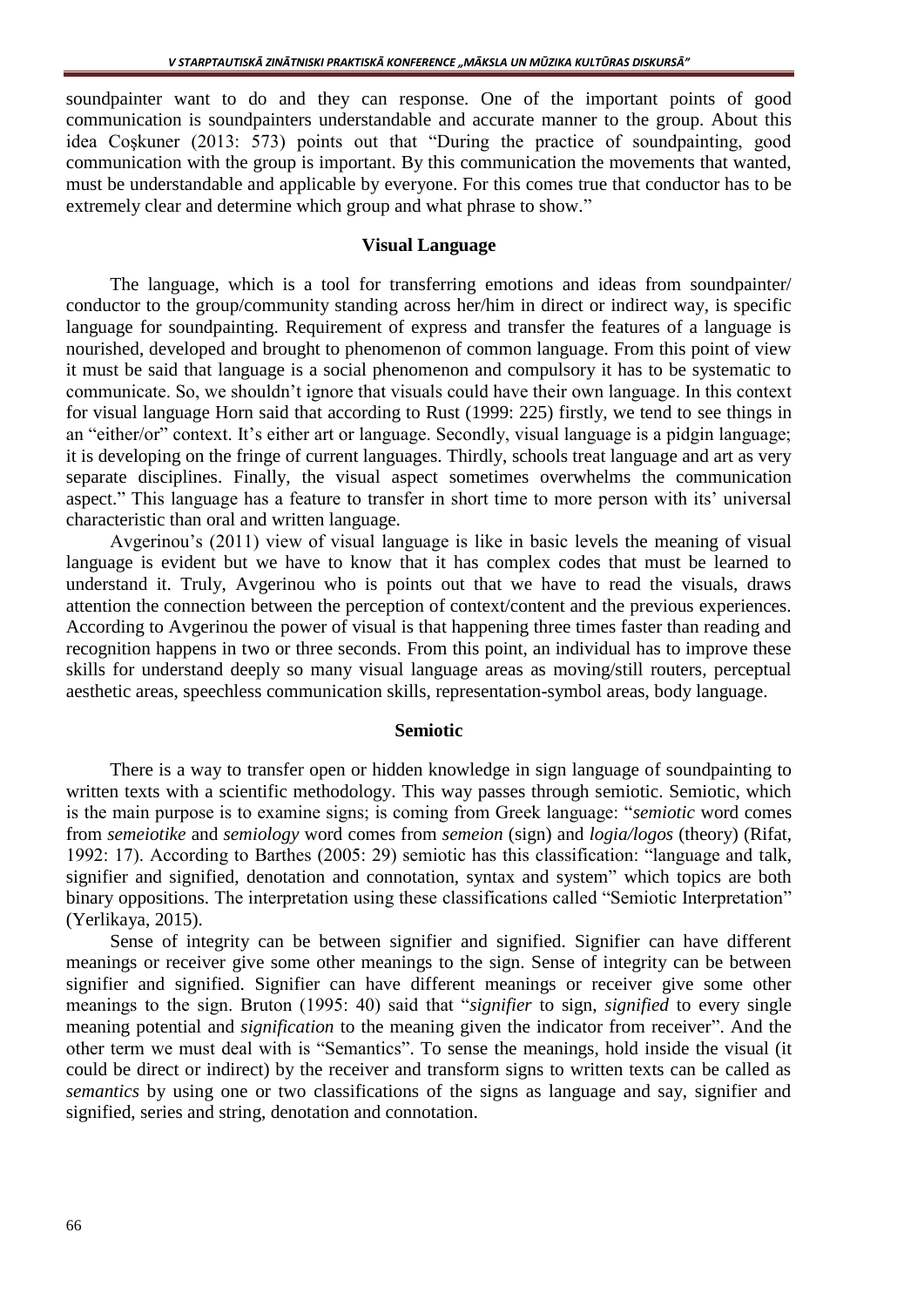#### **Analysis**

Because of the main aim is to be examined in pieces or/and a whole all the sign groups in sign language of soundpainting, it is compulsory to explain shortly the concept of "Analysis". For this reason, analysis has these definitions in more than one area which has minor differences but same in the core: "process of putting forth the structure, mechanism and development roles of any topic or any object by separating into the components in real or in idea, dissection, the work of separating constituent elements into parts which is for scientific reason, working on a subject or a unit separately in teaching, separate, solve or shred the combined, separate into parts, elements, components a complicated whole for understand the structure (TLI, 2015).

Visual analysis is the process to use the methodology of analysis which the definitions of it given above on visual texts. With the increasing visualization, concept of *reader* changed to *onlooker* by using TV or computer instead of reading rooms or libraries (Genç & Sipahioğlu, 1990: 7). Visual analysis which is an important part of visual literacy (Yerlikaya, 2015), is claimed that turning the individuals, which are in *onlooker* position, to the individuals who can read the visual texts.

#### **Visual Literacy**

Framework of soundpainting is human and humans' acts. From this point individuals reading skills of and writing visuals is another topic to taking into account. For this reason, it has a necessity to address the "Visual Literacy" issue. Visual literacy was opened to discussion from John L. Debes. And it is defined by him in 1969 according to Maria D. Avgerinou & John Ericson (1997: 281): "Visual Literacy refers to a group of vision-competencies a human being can develop by seeing and at the same time having and integrating other sensory experiences. The development of these competencies is fundamental to normal human learning. When developed, they enable a visually literate person to discriminate and interpret the visible actions, objects, symbols, natural or man-made, that he encounters in his environment. Through the creative use of these competencies, he is able to communicate with others. Through the appreciative use of these competencies, he is able to comprehend and enjoy the masterworks of visual communication."

After the first definition of Debes, it is started to define from other aspects. Fransecky & Debes (1972: 9) try to extend the definition of visual literacy "refers to a group of vision – competencies a human being can develop by seeing and at the same time having and integrating other sensory experiences". Petterson (1999: 136) is defining visual literacy as it "is a concept in which particular skills, knowledge, and attitudes can be thought and learned which enhance our abilities to communicate in a variety of forms". Visual literacy is "a communication and thinking format as the other literacies" and "seeing the images and inferring from them is a perception action and at the same time it requires visual literacy skill" for Alpan (2008: 83). Learning how to develop their visual skills which is the most basic need is seems inevitable today. When an individual develops this skill and learn how to develop it, it assumed that this individual (learning via visuals) can see, differentiate, understand, analyze, interpret and evaluation visual tools as visual acts, symbols and objects. Also it will be a part of effective communication by creative usage of the (visual literacy) skills.

#### **Methodology**

The role of the researchers in this study was gathering the data, finding the results and analyzing the data, interpreting the data and making suggestions. This study is a qualitative study. For this study one of the researcher take the pictures and one of the researcher stays in the pictures to show the moves. After pictures taken, pictures merged, some arrows and pointers added to show the movements in two-dimensional environments.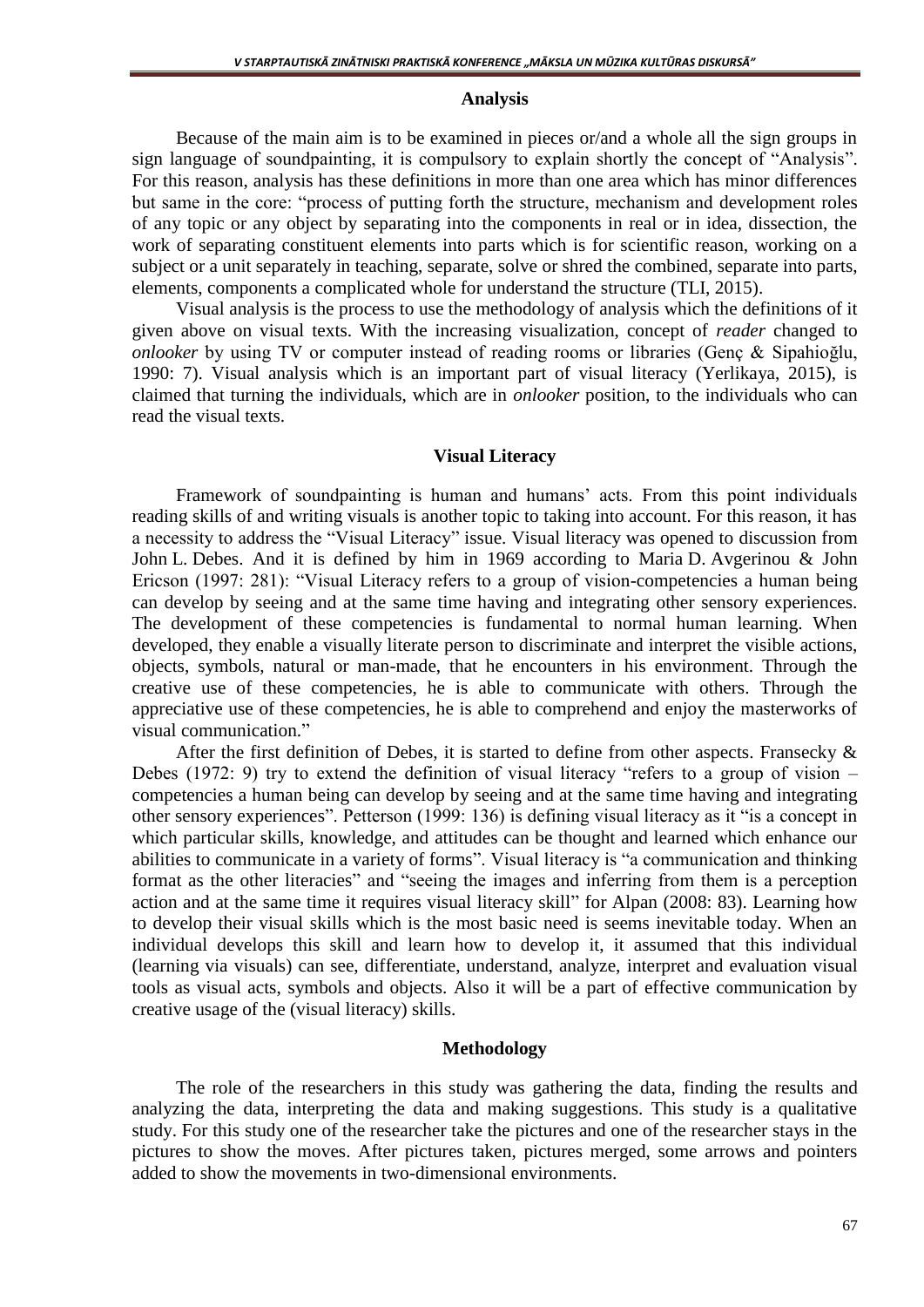41 gestures defined in  $1<sup>st</sup>$  level of soundpainting creates its scope to be analyzed in this research. The first level of soundpainting gestures is the basic gestures of soundpainting language. Therefore, these gestures has been chosen for the analyze. Gestures can be gathered in have five groups. These gestures contain called *who*, *what*, *how*, *when* and *performers gesture*. If numbers need to said: 9 out of 41 gesture is *who*, 23 out of 41 gesture is *what*, 2 out of 41 gesture is *how*, 5 out of 41 gesture is *when*, 2 out of 41 gesture is *performers gesture*. Performers gestures are not pointed out by soundpainter. These gestures designed for performers signs. So, the analyze in this study was made with 4 group of gestures. And for each group, just one gesture chosen for analyze the visual. Additionally, the analysis of the visuals limited to music discipline area.

The visuals belong to the 4 group of gestures analyzed the classification of visual literacy. Classification of visual literacy was put forth by Yerlikaya (2015) in his PhD thesis. The titles and sub titles are: "**Accessing the Visual** (subheading: Visualization)", "**Visual Codes** (subheading: Identifying and The Information of Visual Agreements)", "**Analysing the Visual** (subheading: Visual Relations and Visual Comparison)", "**Interpreting the Visual** (subheading: Biographic Interpretation, Comparative Interpretation, Archetypal Interpretation, Psychoanalytic Interpretation, Semiotic Interpretation, Interpretation Based on Technique, Intentional Interpretation and Interpretation Diversification)", "**Evaluation of the Visual** (subheading: Positive Judgement, Negative Judgement, Implicit Judgement, Opposite Judgement and Comparative Judgement)". In this study the titles which are useful were used. Some titles omitted and some titles added.

### **Results and interpretation**

### **1. Group**

**Who:** Gestures in this category shows who is performing the sign.

**Accessing to the Visual**

**Visualization:** Right now the reader accesses this visual by paper or digital screen.

**Visual Codes**

**Defining the Visual:** Gesture of "Whole Group" starts with natural position. Arms open both sides, continues the movement from down to up and ends with a circle up to the head.

**Knowledge of Visual Contract:** Circle evokes the concepts like a round table or a ring. It incorporates the constructs as whole, being together etc.

## **Visual Analysis**

**Visual Relations:** It is seen that two hands located as a full-circle format up to the head. Considering the way of arrow, hands position coming from closed both sides and to the present position. Head is in the middle and looking across (Figure 1).



*Figure 1. Whole Group. Photo: M. Yerlikaya.*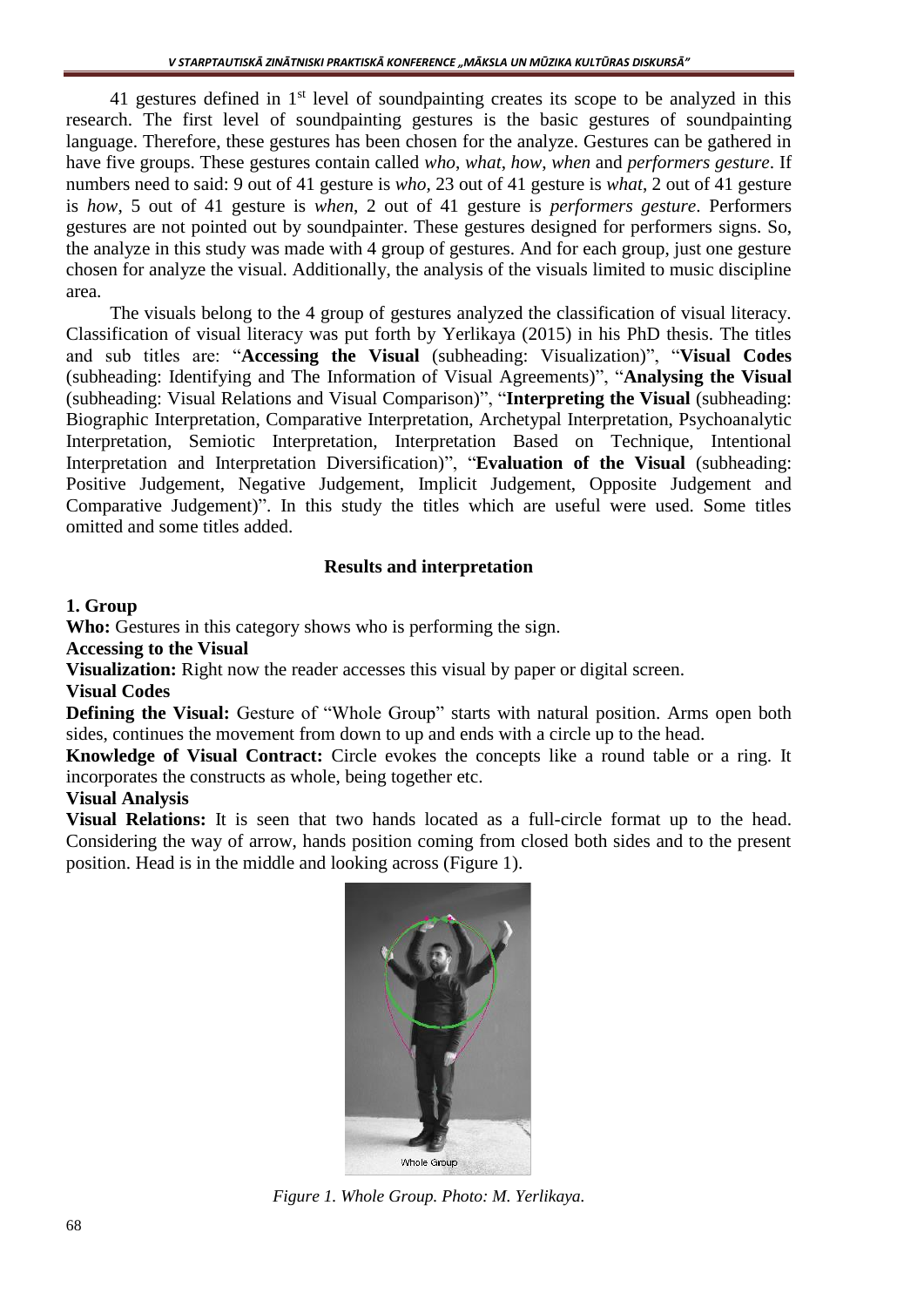**Visual Comparison:** It is seen that Soundpainter is in natural position and s/he didn't step in imaginary box (action turns into voice, picture, dance stands in front of her/him).

## **Visual Interpretation**

**Stylistic Interpretation:** Posture of hands, which has a holistic visual, can mean that gathering in a central location, uniting, to include everyone.

**Technical Interpretation:** Technical interpretation is a gesture, which is used to definition whole group. It means all group.

## **Semiotic Interpretation**

**Denotation:** Hands merging at a spot up to the head.

**Connotation:** It rings the bell for round objects like circle, ring.

**Signifier:** Hand.

**Signified:** Unity, everyone, all.

**Syntax:** It is understood that movement of the hands upwards and merging hands upwards by drawing circle.

**System:** This gesture means who is going to perform by, but it has a meaning coming syntaxes afterwards from this sign.

## **Visual Evaluation**

**Positive Judgement:** It is positive because it has connective and rallying effect.

## **2. Group**

What: Gestures in this category shows what the performers will do.

## **Accessing to the Visual**

**Visualization:** Right now the reader accesses this visual by paper or digital screen.

**Visual Codes:** Long Tone gesture is showed in natural position. Both hands merged on chest line and forward as in this visual. Forefinger and thumb merged, as it seems that holding something. It accepted as start point and a straight line drawn from side to side. Being above or below from the chest shows the pitch of sound (Figure 2).



*Figure 2. Long Tone. Photo: M. Yerlikaya.*

## **Defining the Visual**

**Knowledge of Visual Contract:** It embodies the basic knowledge of visual contract used from most societies the concepts like road, rope, skyline, removing the sword from its scabbard etc.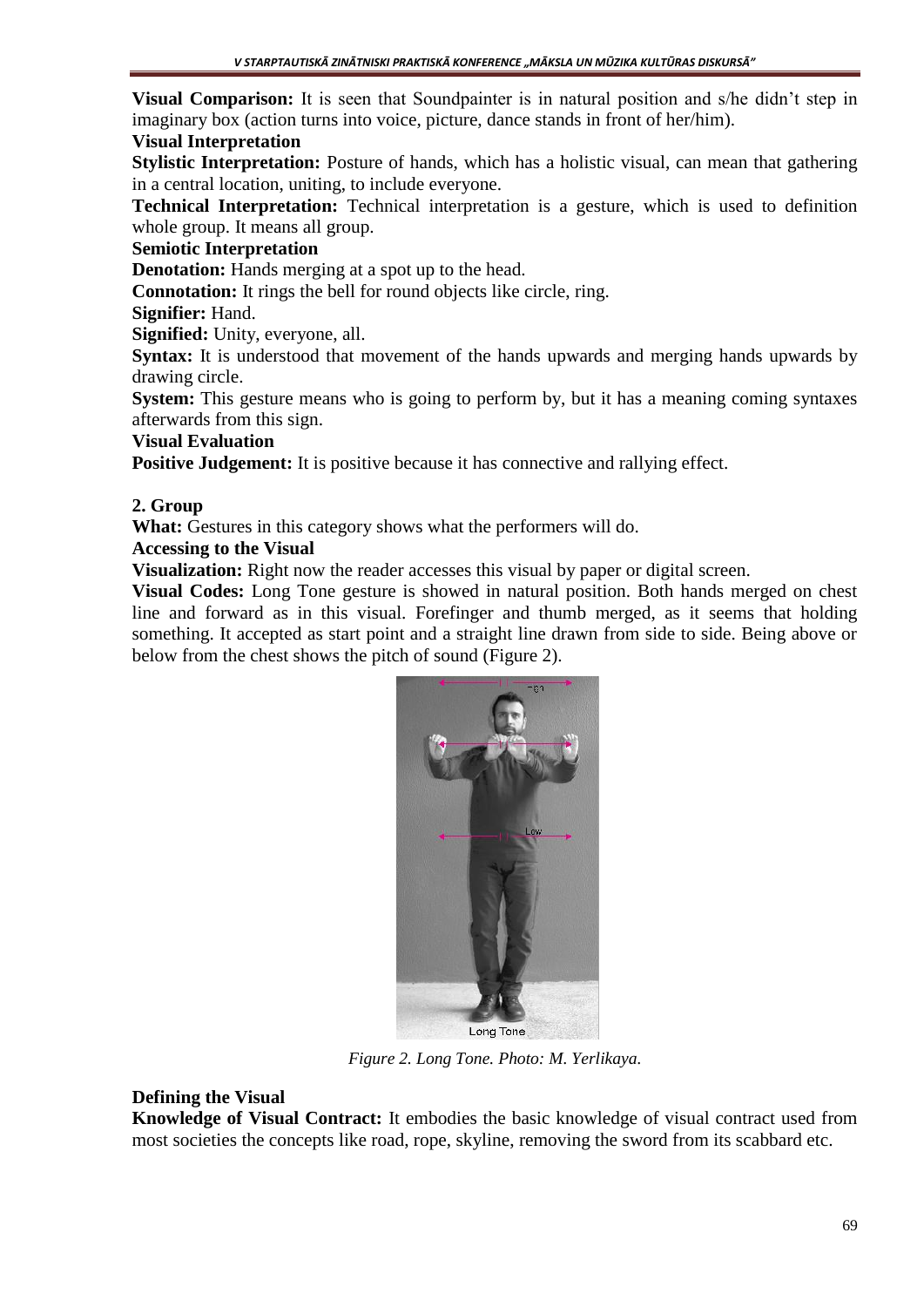## **Visual Analysis**

**Visual Relations:** Feet are inside the imaginary circle and it doesn't move. Massage delivered by the movement of the hands which sere merged first and moved side to side. It is found out in the movement, opening position of hands happens below the center, it means it is *low* and if it happens above, it means *high*.

**Visual Comparison:** It is seen that Soundpainters' feet are still and s/he didn't step in imaginary box (action turns into voice, picture, dance stands in front of her/him).

### **Visual Interpretation**

**Stylistic Interpretation:** We can interpret starting in a center creating hands making a line as a mark of permanent voice and sign of precession.

**Technical Interpretation:** Soundpainter points gesture in naturel position. By her/his hands draw an imaginary line, s/he shows that s/he wants one voice/move/saying etc. which is permanent.

### **Semiotic Interpretation**

**Denotation:** Hands go on side to side from the center and it stops at a certain point.

**Connotation:** It rings the bell for daily usage structures as rods, sticks, ropes (thin and flat).

**Signifier:** Opening hands both side like a line.

### **Signified:** Long tone.

Syntax: It is stood in natural position on this gesture. It is monitored the sequence of merging hand on chest line as it seen in the visual and the movement of arms forward. And it continues with both arms opening to left and right as a straight line.

**System:** This gesture means that who is going to perform by, but it has a meaning coming syntaxes afterwards from this sign. For example, when it will start, low or high volume.

### **Visual Evaluation**

Positive Judgement: Due to the necessity and involvement of coherent structures, it creates a positive impression.

**Negative Judgement:** Permanence of the movements' structure can form monotony depending the time.

### **3. Group**

How: Gestures in this category shows how performers do the movements.

### **Accessing to the Visual**

**Visualization:** Right now the reader accesses this visual by paper or digital screen.

### **Visual Codes**

**Defining the Visual:** Volume Fader is an changing element which allows the change of movement or the voice. Soundpainter steps the imaginary box which is in front of her/him by one arm s/he creates a volume control bar and with the other hand s/he makes tampering with control bar (Figure 3).



*Figure 3. Volume Fader. Photo: M. Yerlikaya.*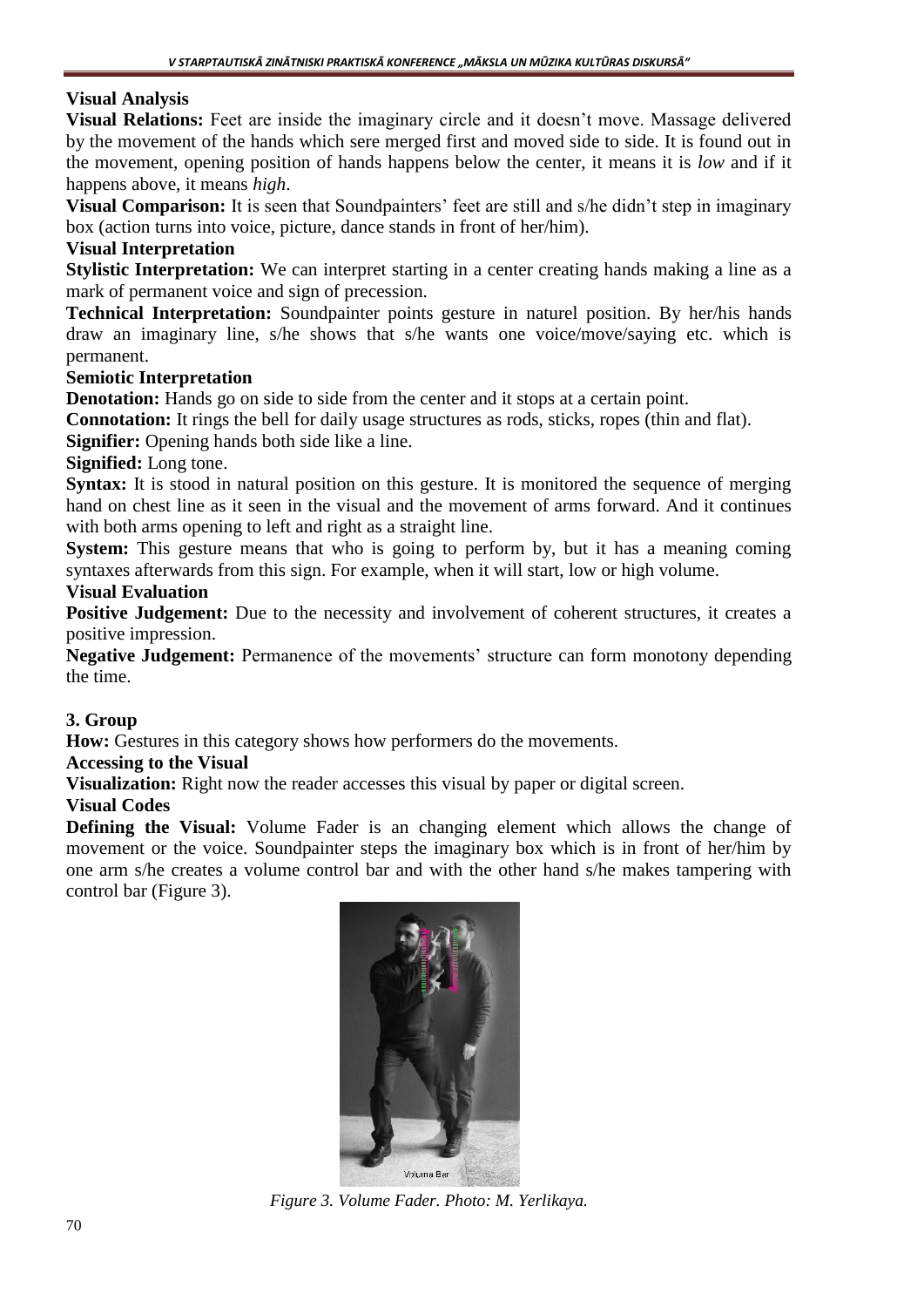**Knowledge of Visual Contract:** Movement reminds the tool used in analog devices for up/down the volume. At the same time, it shows similarity with the barometers which is mercury-filled reservoir. We saw that it contains similar movements between the area of the movement with the posture of the hand and movements of levers as elevator and crane. It can be added some other examples.

## **Visual Analysis**

**Visual Relations:** when looked the posture of two arms, it can be seen the "V" position. Holding forefinger and middle finger is open and the other fingers are closed position, creates a little "V" position. We saw the other hand is punch (close) position.

**Visual Comparison:** This movement is started with any foot get in the box as in 4<sup>th</sup> movement. **Visual Interpretation**

**Biographic Interpretation:** It can be said that there is a similarity between the contents in the codes of the movement and increasing and decreasing the volume in this gesture by the performer.

**Technical Interpretation:** Technically, soundpainter steps her/his feet from her/his natural position to in an imaginary box. Volume control bar was created by her/his left or right arm. With the other arm, s/he moves up and down over the line that s/he created. By this way, it is aimed to change the volume values on the material of performers.

### **Semiotic Interpretation**

**Denotation:** Movement of hand and arm up and down together.

**Connotation:** Especially, it has similarities with the volume control tool used in analog sound tools.

**Signifier:** Hand, arm, foot.

**Signified:** Movement editing showed depending soundpainters' hand and arm signs.

**Syntax:** The order is: First the movement of foot and after that hands moving from natural position to the position in the picture and the hand moves up and down over the volume line.

**System:** Action starts with not only moving from natural position of the foot to forward but also hands movement as the visual in the system of this movement Action starts with the hand movements.

**Comparative Interpretation:** This movement is started with any foot get in the box as in 4<sup>th</sup> gesture.

## **Visual Evaluation**

**Positive Judgement:** This movement allows changing the dynamics thus it adds diversity and richness to the composition.

## **4. Group**

When: Gestures in this category shows when the performers begin and stop the perform.

### **Accessing to the Visual**

**Visualization:** Right now the reader accesses this visual by paper or digital screen.

### **Visual Codes**

**Defining the Visual:** It is started *play* gesture in natural position. First soundpainter waits in natural position and for turning a voice and a movement the gesture pointed by the soundpainter, s/he steps into an imaginary box (2-meter length and 1-meter width) and s/he extends forward her/his hands like a gunfighter (Figure 4).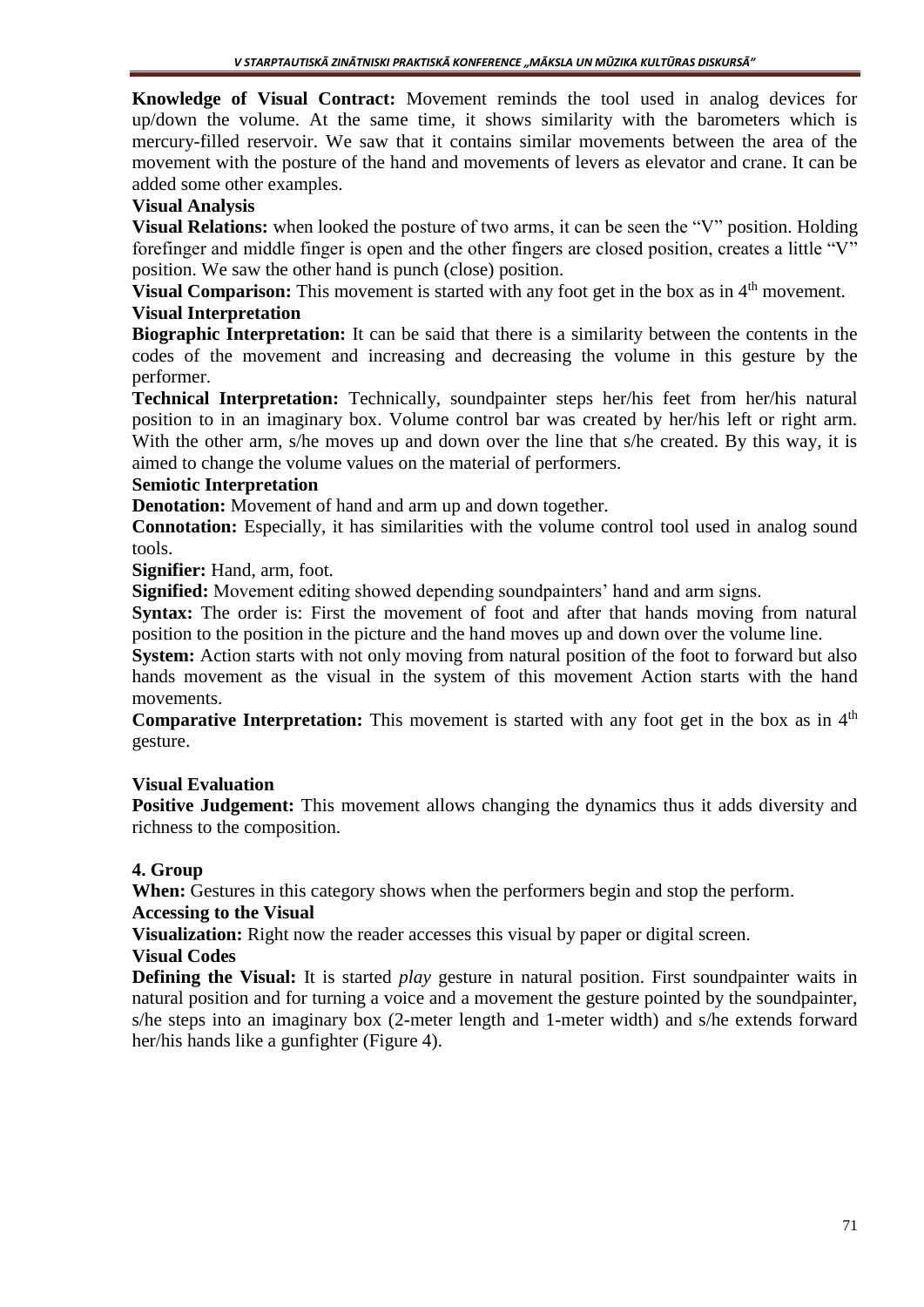

*Figure 4. Play. Photo: M. Yerlikaya.*

**Knowledge of Visual Contract:** Similar movement codes like police, directional motions of the hostess, starting and stopping motion of mechanical shifts etc.

## **Visual Analysis**

**Visual Relations:** Passing process of the still position to moving position is seen in the visual. It is seen that all the parts of the body moving all together via the movement of both hands at the same direction at the same time, showing the same direction by hands, face supporting hands and the movement of the food to forward.

**Visual Comparison:** Hand direction is open, face direction is on the parallel, all of the body is towards across supporting the hand, face and feet are outside of the still position.

## **Visual Interpretation**

**Biographic Interpretation:** *Play* gesture can be said the first movement which turns into action the gestures showed before.

**Technical Interpretation:** Technically, stepping inside of the imaginary box from standing in natural positon and hand movement towards front and up shows the time when the gesture starts. **Semiotic Interpretation**

**Denotation:** Movement of the hand forward.

**Connotation:** It rings the bills for pistol position and hand positions in shall stand positon.

**Signifier:** Hand, foot, face.

**Signified:** Starting movement as a clear command.

**Syntax:** First the movement of the foot and after that the position of hand comes from natural position to final position shown in visual.

**System:** In the system of this movement, staying in natural position of food but movements of hands can't provide the action happens. Action starts with the movement together of hand, face and foot.

**Comparative Interpretation:** This movement is started with any foot get in the box as in 2<sup>nd</sup> and 3<sup>rd</sup> gesture.

## **Visual Evaluation**

**Positive Judgement:** After having examined this gesture, the transformation of state action from inertia has concluded is a positive side.

**Negative Judgement:** It has negative connotations (military connotations) like taking arms or put into a line.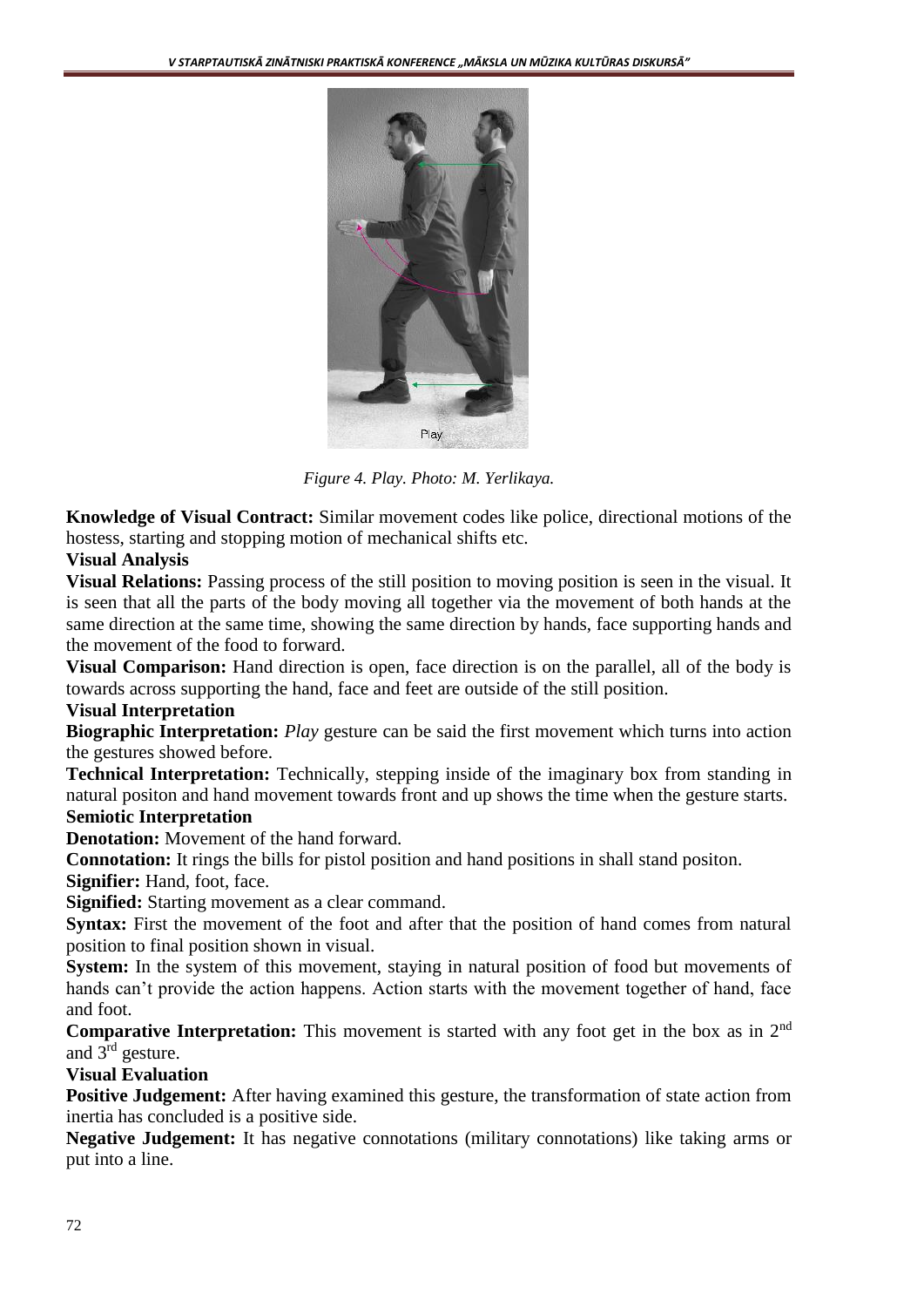#### **Results**

It was seen that if you examine the basic movements in Soundpainting language, these movements have some common features with technological tools and real life movements. It is possible to say that these movements have universal contents. It was seen that it has benefited the feature of visual language, which is much more easily understandable than written language. This features present in Soundpainting has qualifications for ease teaching to different cultures. It was found that Soundpainting language has visual contents that everyone ensures to easily learn even they don't know Soundpainting language, even they deal with an art area or they don't. They can easily learn no matter what the age is, nationality, language, religion, gender etc. Performers give sometimes specific, sometimes surprise responses for the pointed gestures which will be conducted on the material (Group 2) by Soundpainter.

#### **Suggestions**

Semantic analysis can be done for the other gestures except the gestures above. It is suggested that sound painting dictionary can be prepared. It is important to be able to access massive number of people. It is important to expand these gestures by using universal power of visual language with regard to the hearing deprive individuals' participation of areas as such music. Today, it is provided to perceiving the sound waves by a special wear for hearing deprive individuals. In this way hearing deprive individuals feel the sounds. It can be provided to be an active part of art by Soundpainting visual language and this feeling talked above for hearing deprive individuals.

**Kopsavilkums**. *Skaņkrāsošana ir sinhrona, universāla kompozīcijas zīmju valoda, ko ir veidojis komponists Valters Tomsons (Walter Thompson), tā ir domāta mūziķiem, dejotājiem, dzejniekiem un vizuālajiem māksliniekiem, kas darbojas improvizācijas jomā. Pašlaik skaņkrāsošanas valodai ir vairāk nekā 1500 zīmes. Šajā pētījumā, skaņkrāsošanas pirmajā līmenī, tika izskatīta vizuālo tekstu pārveide rakstītos tekstos, žesti, kustību vizualizācija. Šajā pētījumā tika arī veikta satura analīze. Pēc datu analīzes, tika atklāts, ka skaņkrāsošanas zīmju valodas žestiem ir kopīgas iezīmes ar ķermeņa valodu ikdienas dzīvē. Tāpat arī tika atklāts, ka šiem žestiem ir universāla saziņas valoda, kam nav robežu kā tas ir valodai vai dzirdes zaudēšanas gadījumos.* 

#### **List of Literature and Bibliography**

- 1. Alpan, G. (2008). Görsel Okuryazarlık ve Öğretim Teknolojisi, *Yüzüncü Yıl Üniversitesi Eğitim Fakültesi Dergisi*. 5 (2) (pp. 74-102).
- 2. Aslan, H. (2012). Gelecekçi Sanat Eğitimi Modellerine Temel Oluşturması Bakımından Görsel Okuryazarlık ve Eleştirel Pedagoji İlişkisi, Ondokuz Mayıs Üniversitesi Eğitim Bilimleri Enstitüsü. Yayımlanmamış doktora tezi, Samsun.
- 3. Avgerinou, M. & Ericson, J. (1997). A Review of the Concept of Visual Literacy, *British Journal of Educational Technology*, 28 (4).
- 4. Becer, E. (2002). *İletişim ve Gafik Tasarım*. Ankara: Dost Kitabevi Yayınları.
- 5. Bruton, G. (1995). *Görünenden Fazlası*. İstanbul: Alan Yayıncılık.
- 6. Buehl, D. (2014). *Classroom Strategies for Interactive Learning, International Reading Association*. New Jersey: Forth Edition.
- 7. Coskuner, S. (2013). Soundpainting ve Müzik Eğitiminde Kullanılabilirliği. IV. Uluslararası Hisarlı Ahmet Sempozyumu. 6-8 Haziran 2013 Kütahya.
- 8. Coskuner, S. (2016). Affect Of Soundpainting Lesson In Increasing The Motivation For Listening To Aleatoric Music. *Middle-East Scientific Research Journal*. 24 (1) (pp. 15-21).
- 9. Fransecky, R. B.; Debes, J. L. (1972). *Visual Literacy: A Way to Learn-A Way to Teach*. Washington: Association for Educational Communications and Technology.
- 10. Genç, A.; Sipahioğlu, A. (1990). Görsel Algılama, Sergi Yayınevi, İzmir.
- 11. Guiraud, P. (1994). *Göstergebilim*. Ankara: İmge Yayınları. İkinci Basım.
- 12. Graphic Organizers. (2003). A Review of Scientifically Based Research, The Institute for the Advancement of Research in Education at AE, Inspiration Software, Inc.
- 13. Horn, R. E. (1999). Visual Language, *Journal of Visual Literacy*, Volume 19, Number 2, (pp. 225-226)
- 14. Kellner, D. (1998). Multiple Literacies And Critical Pedagogy In A Multicultural Society, *Educational Theory* 48 (1) (pp. 103-122).